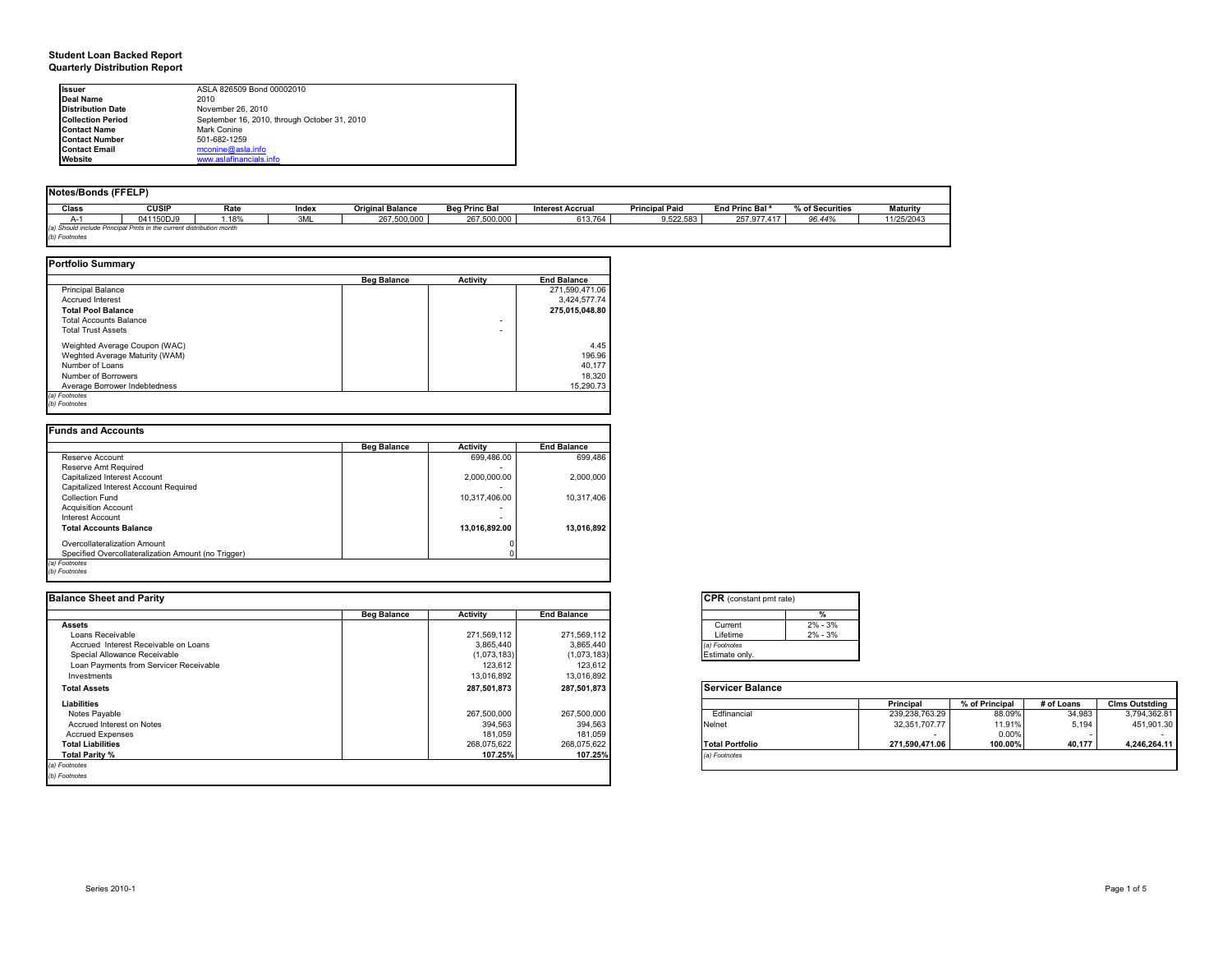#### **Student Loan Backed Report Quarterly Distribution Report**

|                         | # of Loans |        | Principal        |                | % of Principal   |        | <b>WAC</b>       |        | <b>WARM</b>      |        |
|-------------------------|------------|--------|------------------|----------------|------------------|--------|------------------|--------|------------------|--------|
|                         | Beginning  | Ending | <b>Beginning</b> | Ending         | <b>Beginning</b> | Ending | <b>Beginning</b> | Ending | <b>Beginning</b> | Ending |
| In School               |            | 1,046  |                  | 2,739,619.34   |                  | 1.01%  |                  | 4.09   |                  | 120.00 |
| Grace                   |            | 519    |                  | 2,096,326.68   |                  | 0.77%  |                  | 5.17   |                  | 117.65 |
| Repayment               |            |        |                  |                |                  |        |                  |        |                  |        |
| Current                 |            | 19,906 |                  | 145,457,163.24 |                  | 53.56% |                  | 4.39   |                  | 196.71 |
| 31-60 Days Delinquent   |            | 1,490  |                  | 9,983,604.40   |                  | 3.68%  |                  | 4.72   |                  | 184.91 |
| 61-90 Days Delinquent   |            | 895    |                  | 5,824,881.57   |                  | 2.14%  |                  | 4.79   |                  | 199.57 |
| 91-120 Days Delingent   |            | 599    |                  | 3,146,614.15   |                  | 1.16%  |                  | 4.56   |                  | 180.09 |
| 121-180 Days Delinquent |            | 915    |                  | 5,025,792.86   |                  | 1.85%  |                  | 4.65   |                  | 174.62 |
| 181-270 Days Delinquent |            | 1,194  |                  | 5,856,465.54   |                  | 2.16%  |                  | 4.16   |                  | 159.73 |
| 271+ Days Delinquent    |            | 334    |                  | 1,997,299.22   |                  | 0.74%  |                  | 4.73   |                  | 171.60 |
| <b>Total Repayment</b>  |            | 25,333 |                  | 177,291,820.98 |                  | 65.28% |                  | 4.43   |                  | 193.97 |
| Forbearance             |            | 4,796  |                  | 42,015,709.53  |                  | 15.47% |                  | 4.64   |                  | 232.28 |
| Deferment               |            | 7,262  |                  | 43,003,846.90  |                  | 15.83% |                  | 4.34   |                  | 191.54 |
| Claims in Progress      |            | 1,162  |                  | 4,271,272.41   |                  | 1.57%  |                  | 4.61   |                  | 119.31 |
| <b>Claims Denied</b>    |            | 59     |                  | 171.875.22     |                  | 0.06%  |                  | 4.91   |                  | 100.63 |
| <b>Total Portfolio</b>  |            | 40,177 |                  | 271,590,471.06 |                  | 100%   |                  | 4.45   |                  | 196.96 |

| Deligational Chapter |  |
|----------------------|--|

|                                     |           | # of Loans   |                  | <b>Principal</b> |           | % of Principal |                  | <b>WAC</b> |           | <b>WARM</b> |  |
|-------------------------------------|-----------|--------------|------------------|------------------|-----------|----------------|------------------|------------|-----------|-------------|--|
|                                     | Beginning | Ending       | <b>Beginning</b> | Ending           | Beginning | Ending         | <b>Beginning</b> | Ending     | Beginning | Ending      |  |
| Current                             |           | 19,906       |                  | 145,457,163.24   |           | 82.97%         |                  | 4.39       |           | 196.71      |  |
| 31-60 Days Delinquent               |           |              |                  | 9,983,604.40     |           | 5.66%          |                  | 4.72       |           | 184.91      |  |
| 61-90 Days Delinquent               |           | 1,490<br>895 |                  | 5,824,881.57     |           | 3.23%          |                  | 4.79       |           | 199.57      |  |
| 91-120 Days Delingent               |           | 599          |                  | 3,146,614.15     |           | 1.71%          |                  | 4.56       |           | 180.09      |  |
| 121-180 Days Delinquent             |           | 915          |                  | 5,025,792.86     |           | 2.57%          |                  | 4.65       |           | 174.62      |  |
| 181-270 Days Delinquent             |           | 1,194        |                  | 5,856,465.54     |           | 2.93%          |                  | 4.16       |           | 159.73      |  |
| 271+ Days Delinguent                |           | 334          |                  | 1,997,299.22     |           | 0.93%          |                  | 4.73       |           | 171.60      |  |
| <b>Total Portfolio in Repayment</b> |           | 25,333       |                  | 177,291,820.98   |           | 100%           |                  | 4.43       |           | 193.97      |  |

| Portfolio by Loan Type           |                  |        |                  |                |                  |        |            |        |           |             |
|----------------------------------|------------------|--------|------------------|----------------|------------------|--------|------------|--------|-----------|-------------|
|                                  | # of Loans       |        | <b>Principal</b> |                | % of Principal   |        | <b>WAC</b> |        |           | <b>WARM</b> |
|                                  | <b>Beginning</b> | Ending | <b>Beginning</b> | Ending         | <b>Beginning</b> | Ending | Beginning  | Ending | Beginning | Ending      |
| Subsidized Consolidation Loans   |                  | 7,386  |                  | 100,342,024.52 |                  | 35.73% |            | 4.80   |           | 214.77      |
| Unsubsidized Consolidation Loans |                  | 6,776  |                  | 103,629,153.83 |                  | 39.27% |            | 4.80   |           | 236.58      |
| Subsidized Stafford Loans        |                  | 16,733 |                  | 37,684,260.91  |                  | 13.42% |            | 3.14   |           | 106.66      |
| Unsubsidized Stafford Loans      |                  | 8,412  |                  | 26,399,045.64  |                  | 10.26% |            | 3.39   |           | 115.48      |
| PLUS/GradPLUS Loans              |                  | 774    |                  | 3,183,146.36   |                  | 1.25%  |            | 6.50   |           | 87.59       |
| SLS Loans                        |                  | 96     |                  | 352,839.80     |                  | 0.07%  |            | 3.50   |           | 88.29       |
| <b>Total Portfolio</b>           |                  | 40,177 |                  | 271,590,471.06 |                  | 100%   |            | 4.45   |           | 196.96      |
| (a) Footnotes                    |                  |        |                  |                |                  |        |            |        |           |             |

*(a) Footnotes (b) Footnotes*

### **Portfolio by Program Type**

| - -                                        |            |        |                  |                |                |        |            |        |             |        |
|--------------------------------------------|------------|--------|------------------|----------------|----------------|--------|------------|--------|-------------|--------|
|                                            | # of Loans |        | Principal        |                | % of Principal |        | <b>WAC</b> |        | <b>WARM</b> |        |
|                                            | Beginning  | Endina | <b>Beginning</b> | Ending         | Beginning      | Ending | Beginning  | Endina | Beainnina   | Endina |
| Graduate / 4-Year Loans                    |            | 32,528 |                  | 227,386,121.66 |                | 91.35% |            | 4.43   |             | 201.74 |
| 2-Year Loans                               |            | 5,362  |                  | 23,608,075.75  |                | 7.12%  |            | 4.67   |             | 142.49 |
| Proprietary / Technical / Vocational Loans |            | 993    |                  | 3,121,645.75   |                | 0.90%  |            | 4.91   |             | 145.18 |
| Unknown (Consolidation) Loans              |            | 1,289  |                  | 17,467,851.73  |                | 0.63%  |            | 5.06   |             | 194.15 |
| Other Loans                                |            |        |                  | 6,776.17       |                | 0.00%  |            | 3.04   |             | 39.12  |
| <b>Total Portfolio</b>                     |            | 40,177 |                  | 271,590,471.06 |                | 100%   |            | 4.45   |             | 196.96 |
| (a) Footnotes                              |            |        |                  |                |                |        |            |        |             |        |
| (b) Footnotes                              |            |        |                  |                |                |        |            |        |             |        |

÷

**Portfolio Indices**

|                  | <b>Principal</b> |                  | % of Principal |  |
|------------------|------------------|------------------|----------------|--|
| <b>Beginning</b> | Endina           | <b>Beginning</b> | Endina         |  |
|                  | 194,432,471.42   |                  | 71.59%         |  |
|                  | 77,157,999.64    |                  | 28.41%         |  |
|                  | 76,872,297.59    |                  | 99.63%         |  |
|                  | 285.702.05       |                  | 0.37%          |  |
|                  | 271.590.471.06   |                  |                |  |
|                  |                  |                  |                |  |
|                  |                  |                  |                |  |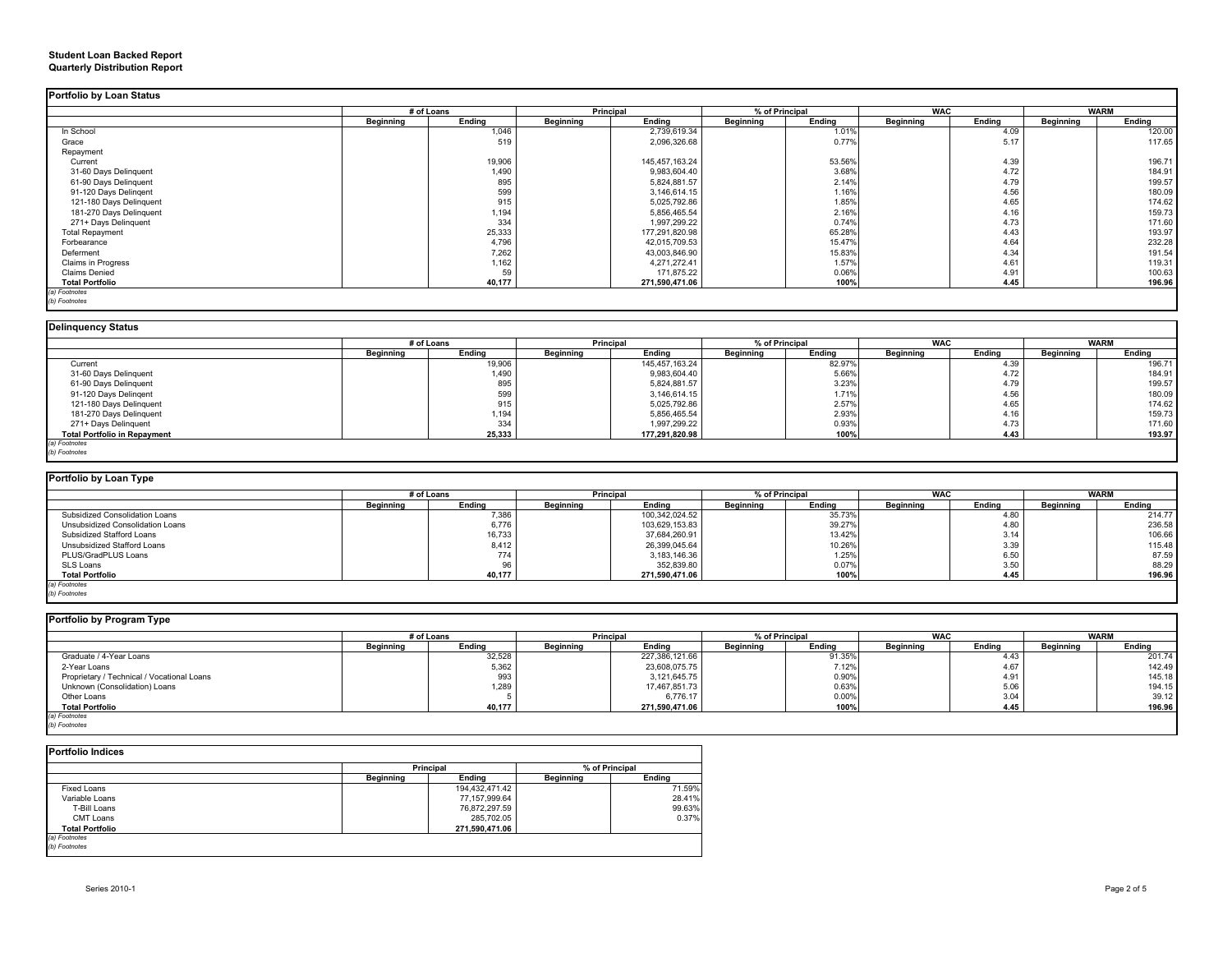**Distribution Date** November 26, 2010<br>**Collection Period** September 16, 2010, through Octo September 16, 2010, through October 31, 2010

# **Collection Activity**

| <b>Collection Account</b>                                       | (As of Date)  |
|-----------------------------------------------------------------|---------------|
| Collection Amount Received (borrower payments)                  | 7,331,636.67  |
| Recoveries                                                      |               |
| Reserve Account                                                 |               |
| <b>Excess of Required Reserve Account</b>                       |               |
| Interest on Investment Earnings                                 |               |
| Capitalized Interest Account (after a stepdown or release date) |               |
| <b>Acquisition Account</b>                                      |               |
| Payments from Guarantor                                         |               |
| <b>Bond Closing Proceeds</b>                                    | 3,262,444.20  |
| Prepayments                                                     |               |
| Purchased by Servicers/Sellers                                  |               |
| Prior Quarter's Allocations or Adjustments                      |               |
| Investment Income                                               | 550.40        |
| All Fees                                                        | $-277,225.00$ |
| Other Amounts Received in Collection                            |               |
| <b>Total Available Funds</b>                                    | 10,317,406.27 |
| (a) Footnotes                                                   |               |
| (b) Footnotes                                                   |               |

| <b>Fees Due for Current Period</b> | (As of Date) |
|------------------------------------|--------------|
| Indenture Trustee Fees             |              |
| <b>Servicing Fees</b>              | 158.427      |
| <b>Administration Fees</b>         | 22.632       |
| Late Fees                          |              |
| <b>Other Fees</b>                  |              |
| <b>Total Fees</b>                  | 181.059      |

| ICumulative Default Rate                                          | as of 10/31/2010 |
|-------------------------------------------------------------------|------------------|
| <b>Current Period's Defaults</b>                                  | 1,127,137.99     |
| <b>Cumulative Defaults</b>                                        | 1,624,786.14     |
| Loans for which claims have been filed as of applicable month end | 1,477,945.86     |
| <b>Cumulative Default Rate</b>                                    | 0.66%            |
| Cumulative Recoveries (including reimbursements and collections)  |                  |
| Payments from Guarantor                                           | 3,397,892.74     |
| <b>Borrower Recoveries</b>                                        | n/a              |
| <b>Recovery Rate</b>                                              | 209.13%          |
| Cumulative Net Loss                                               | (1,773,106.60)   |
| <b>Cumulative Net Loss</b>                                        | $-0.72%$         |
| (a) Footnotes                                                     |                  |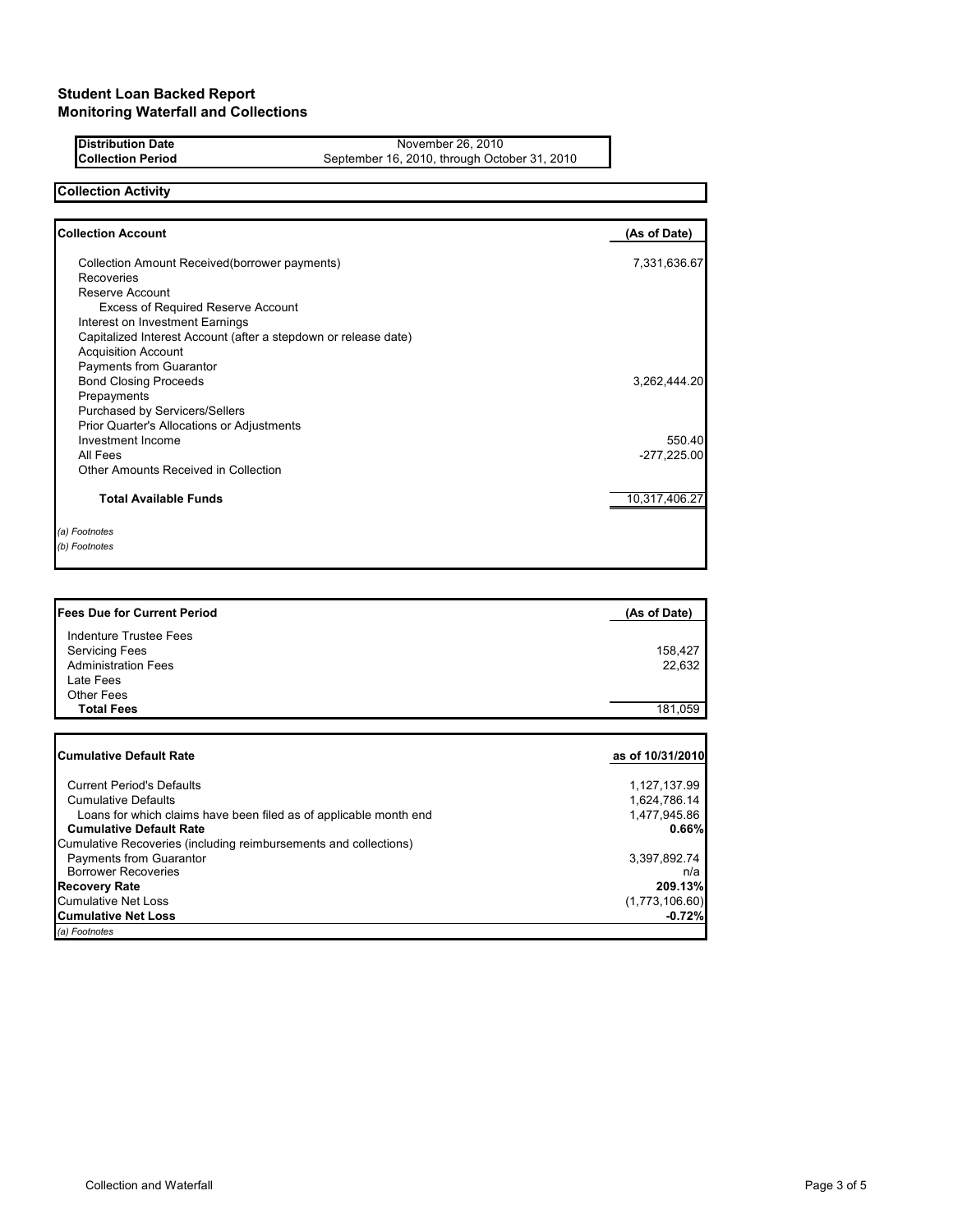## **Student Loan Backed Report Monitoring Waterfall and Collections**

## **Waterfall Activity**

| <b>Waterfall for Distribution</b>                                                         | <b>Amount Due</b> | <b>Amount Remaining</b> |
|-------------------------------------------------------------------------------------------|-------------------|-------------------------|
| <b>Total Available Funds</b>                                                              |                   | 10,317,406              |
| First: Payments required under any applicable Joint Sharing Agreement                     | 0                 | 10,317,406              |
| <b>Second: Trustee Fees</b>                                                               | 0                 | 10,317,406              |
| <b>Third:</b> Servicing Fees and Backup Servicing Fees                                    | 158,427           | 10,158,979              |
| <b>Fourth: Administration Fees</b>                                                        | 22,632            | 10,136,347              |
| Fifth: Noteholder Interest                                                                | 613,764           | 9,522,583               |
| Sixth: Reinstate the balance of the Reserve Fund up to the Specified Reserve Fund Balance | 0                 | 9,522,583               |
| Seventh: Noteholder Principal, until paid in full                                         |                   | 9,522,583               |
| (a) Footnotes                                                                             |                   |                         |

*(b) Footnotes*

| <b>Principal and Interest Distributions</b>    | Class A-1  |
|------------------------------------------------|------------|
| Quarterly Interest Due                         | 613,764    |
| Quarterly Interest Paid                        | 613,764    |
| Interest Shortfall                             |            |
| Interest Carryover Due                         |            |
| Interest Carryover Paid                        |            |
| <b>Interest Carryover</b>                      | 0          |
| <b>Quarterly Principal Distribution Amount</b> | 9,522,583  |
| <b>Quarterly Principal Paid</b>                | 9,522,583  |
| Shortfall                                      |            |
| <b>Total Distribution Amount</b>               | 10,317,406 |
|                                                |            |